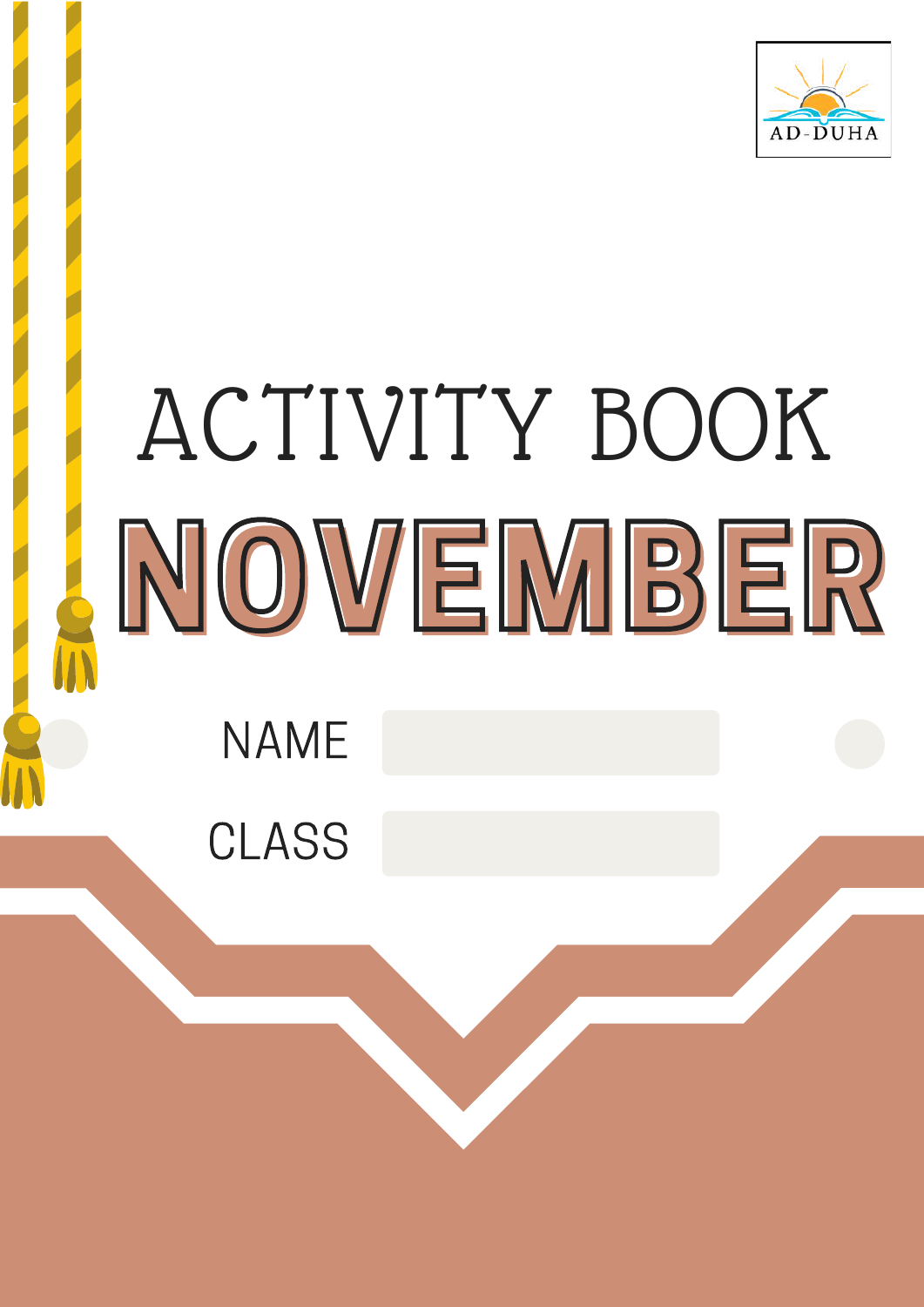



#### **November 2021**

- **Page Activity**
- **Let' s learn Arabic! 3-11**
- **Names of Allah 16-20 Page 12**
- **Dua Learning time Page 13**
	- **Being a good neighbour 14-15**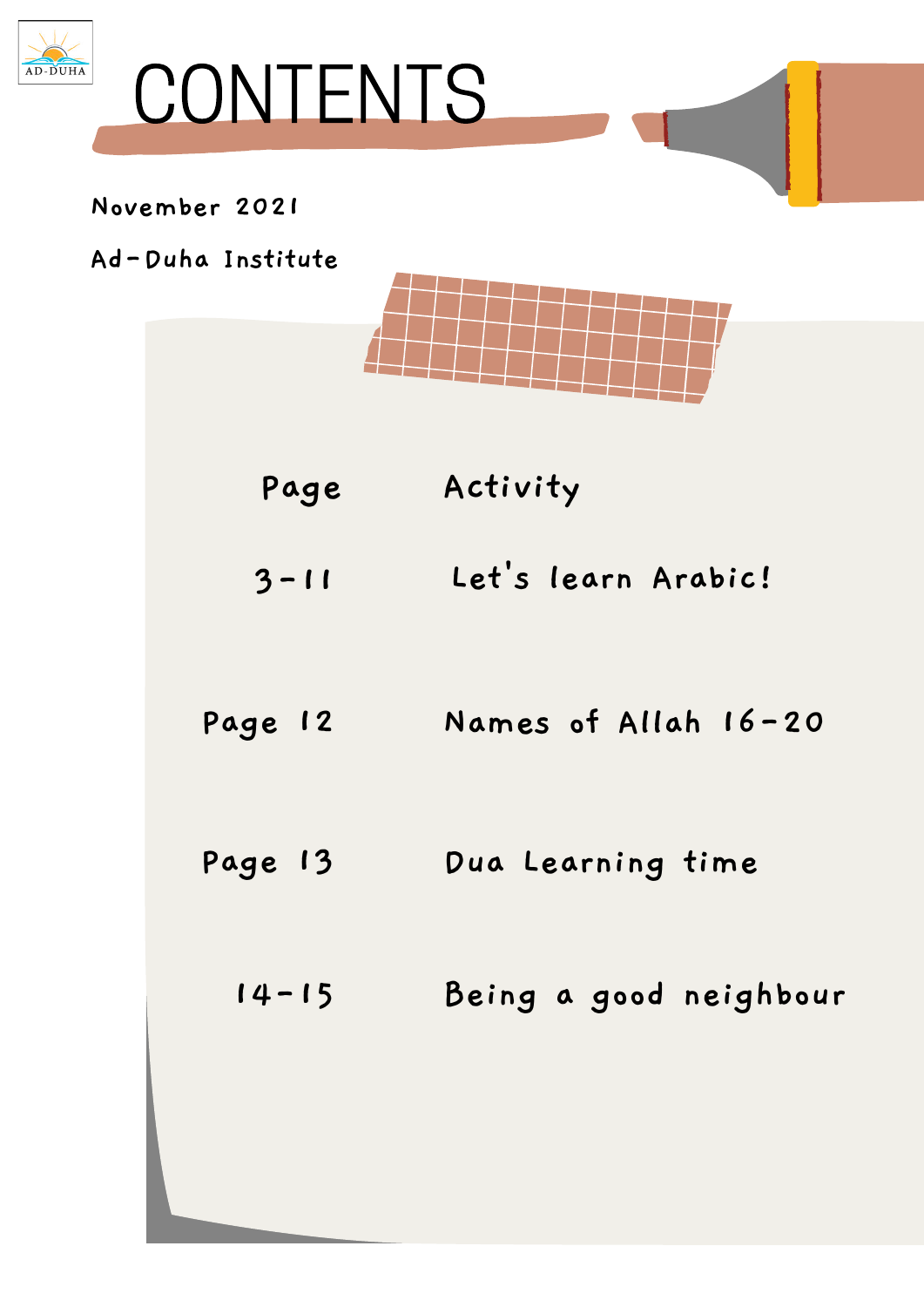

### ARABIC ALPHABET APPLES

Learn

Arabic!

#### **Practice writing the Arabic alphabet**

#### **on the apples below**

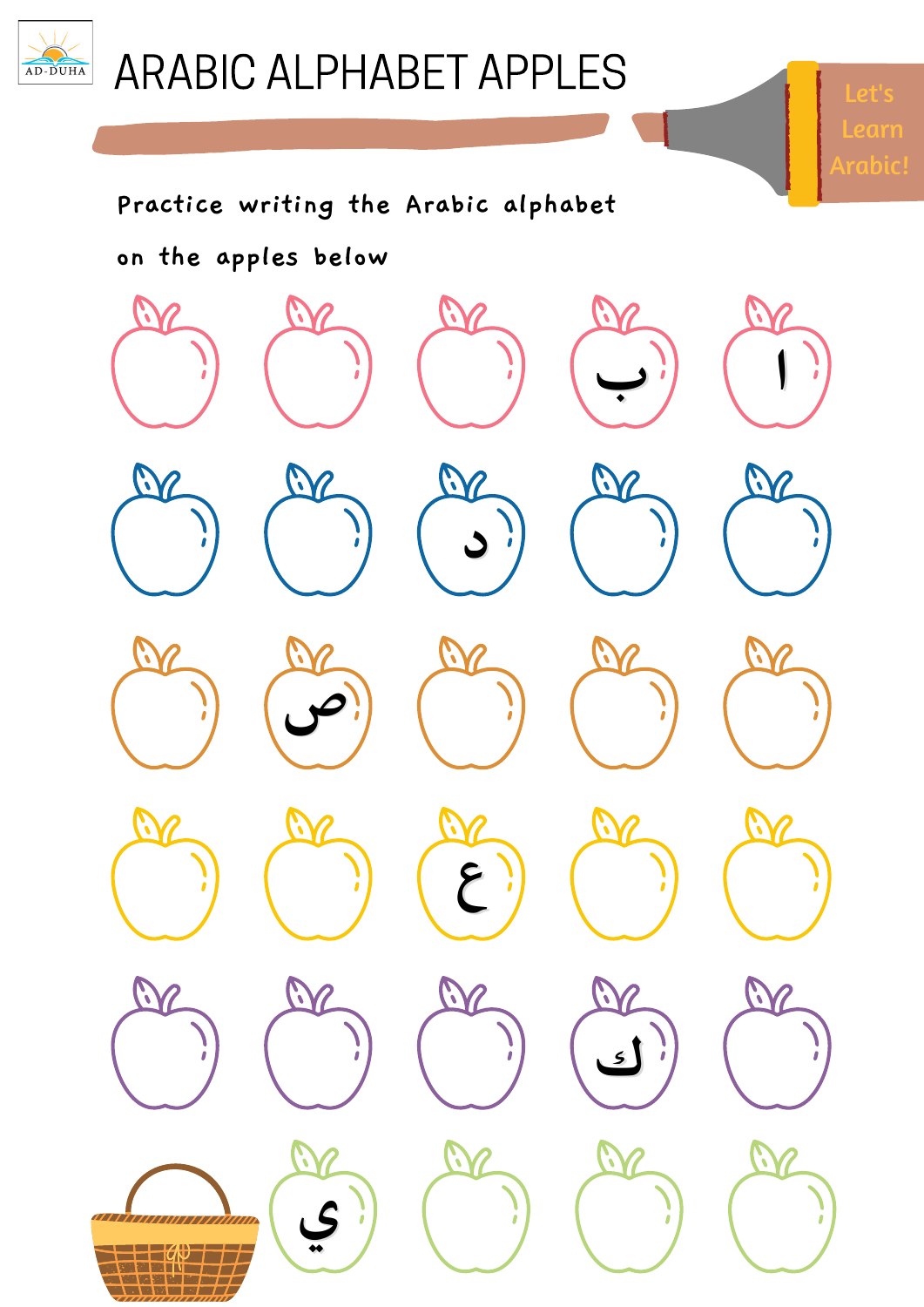

Let'





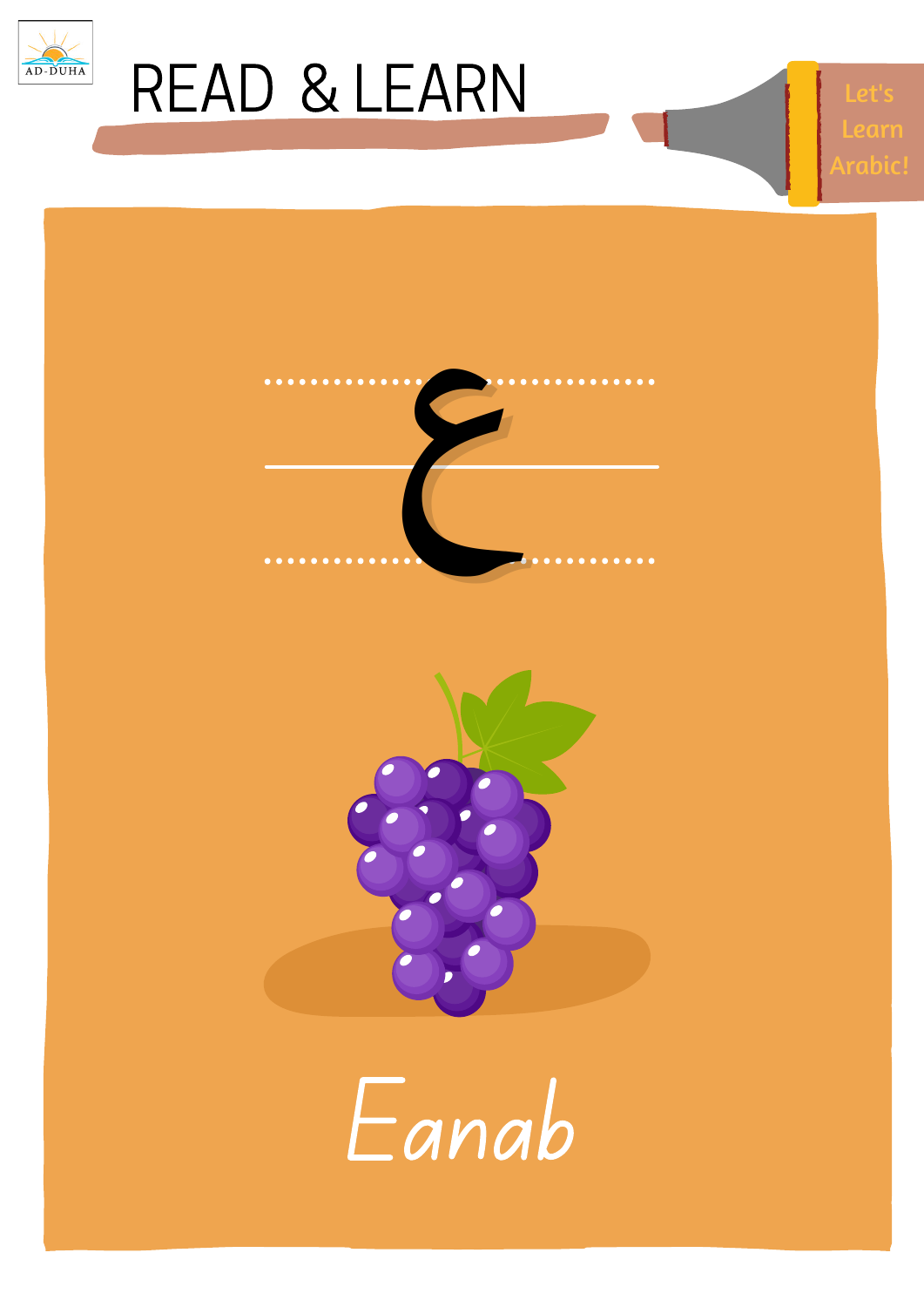

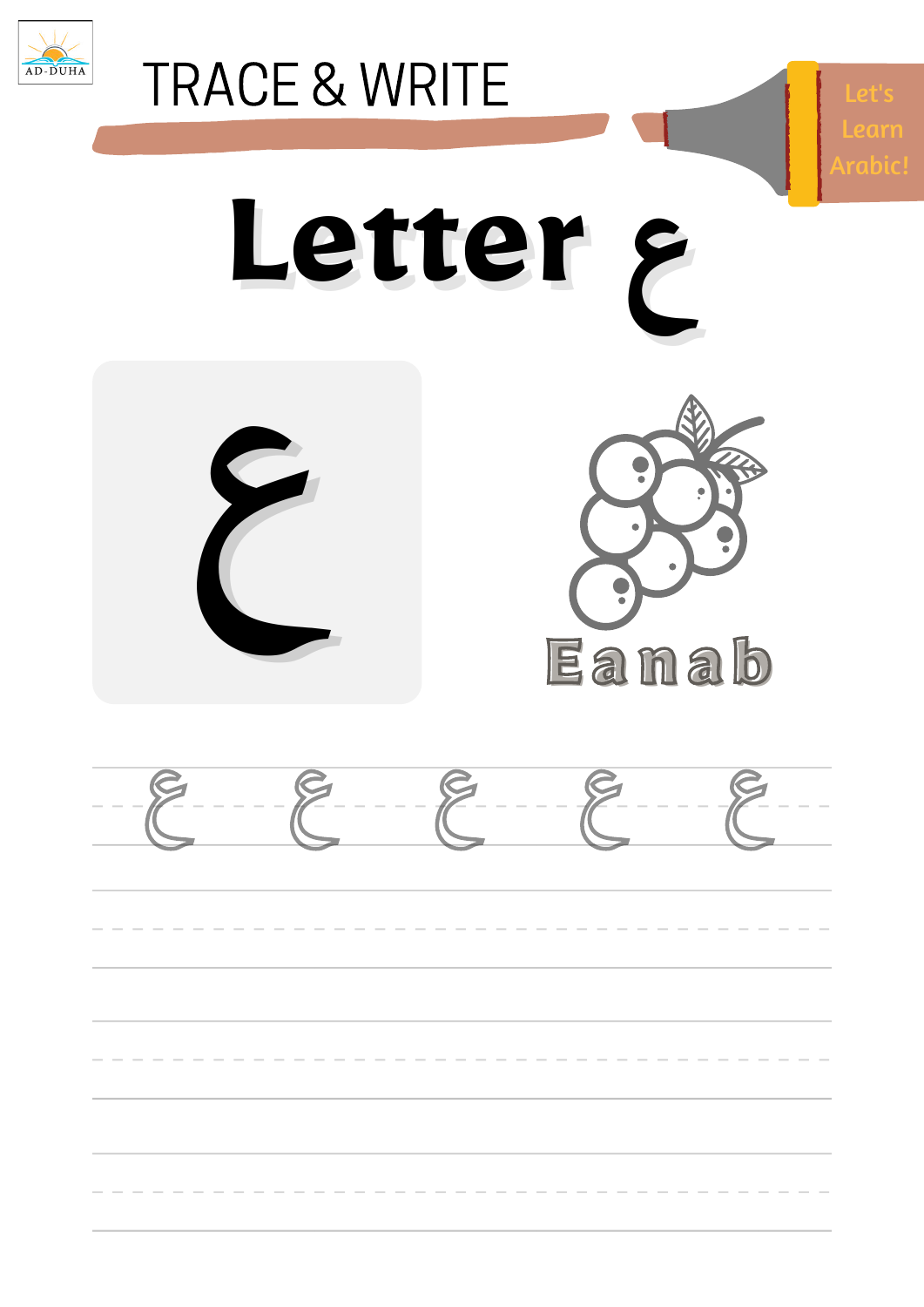

Let': Learr rah





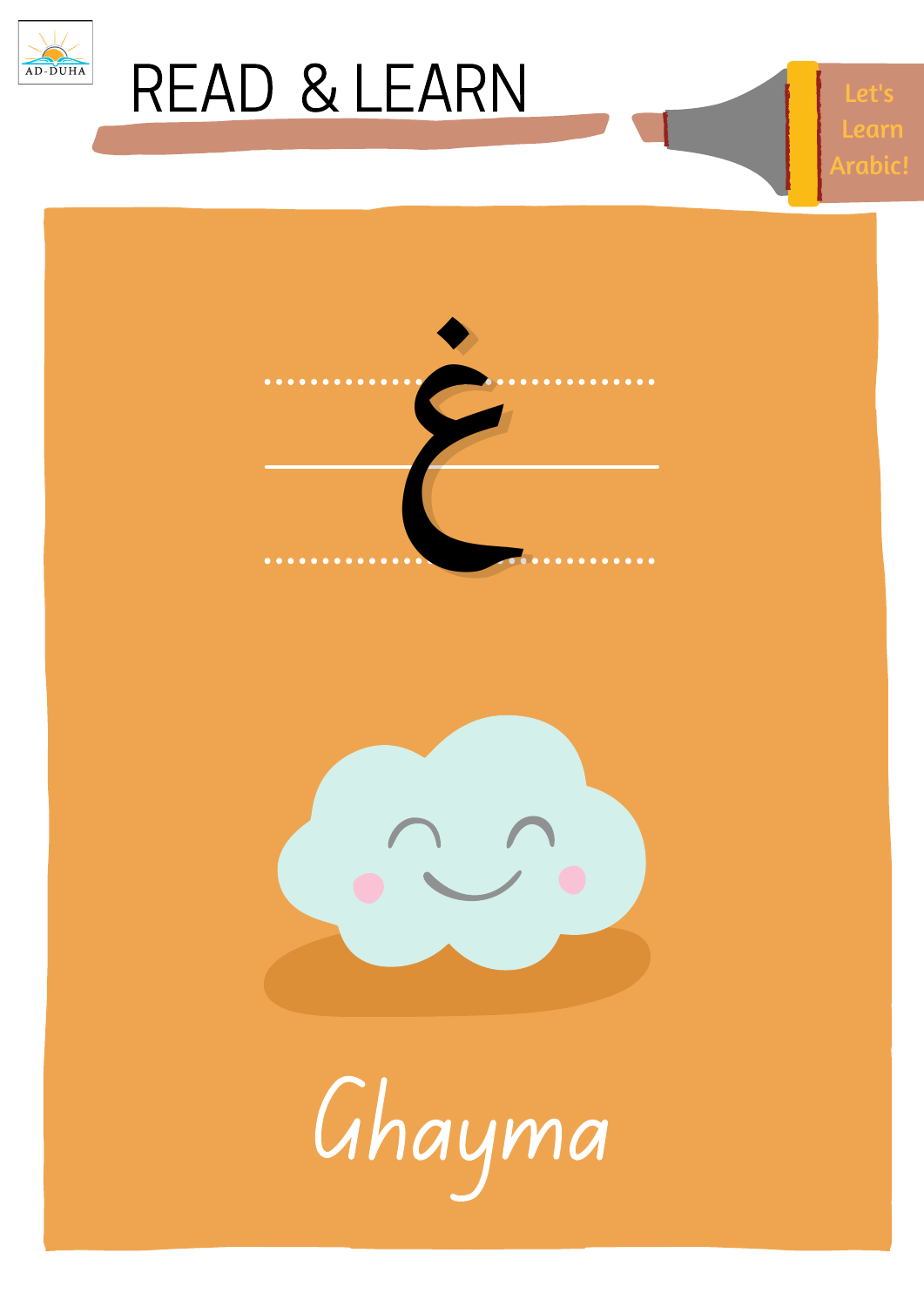

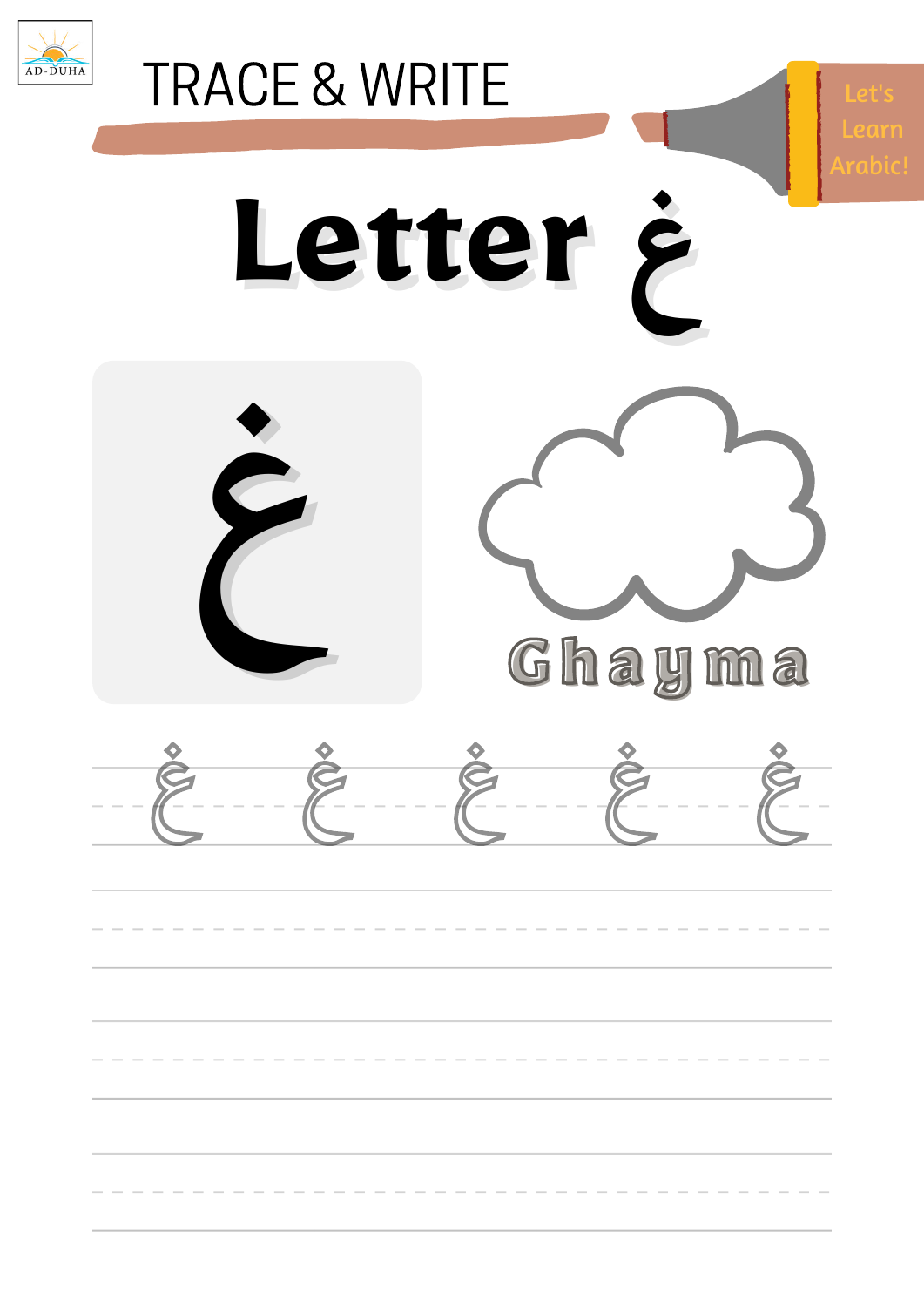

Let'





faakiha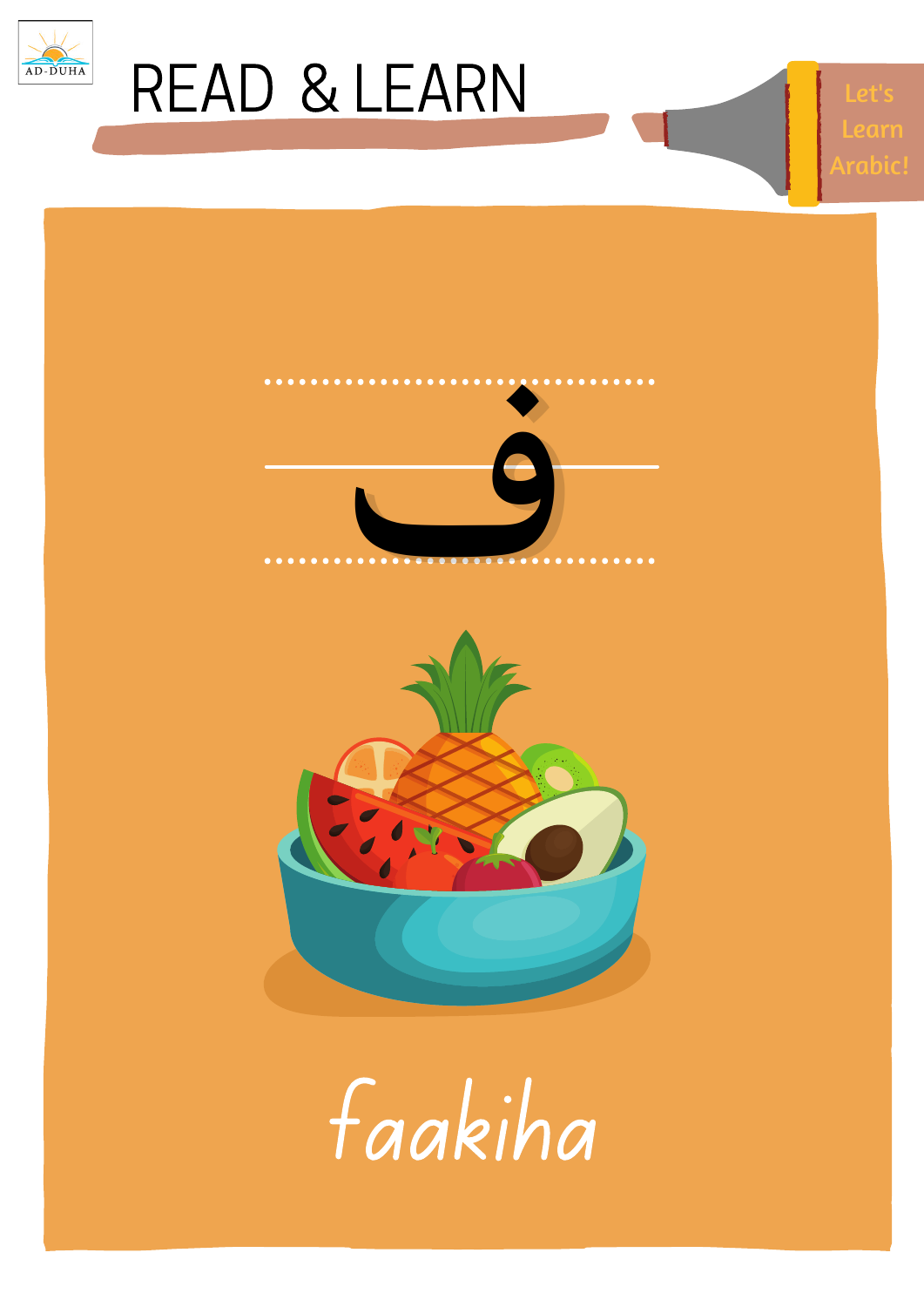

**TRACE & WRITE KHAA** 

Letter Q Faakiha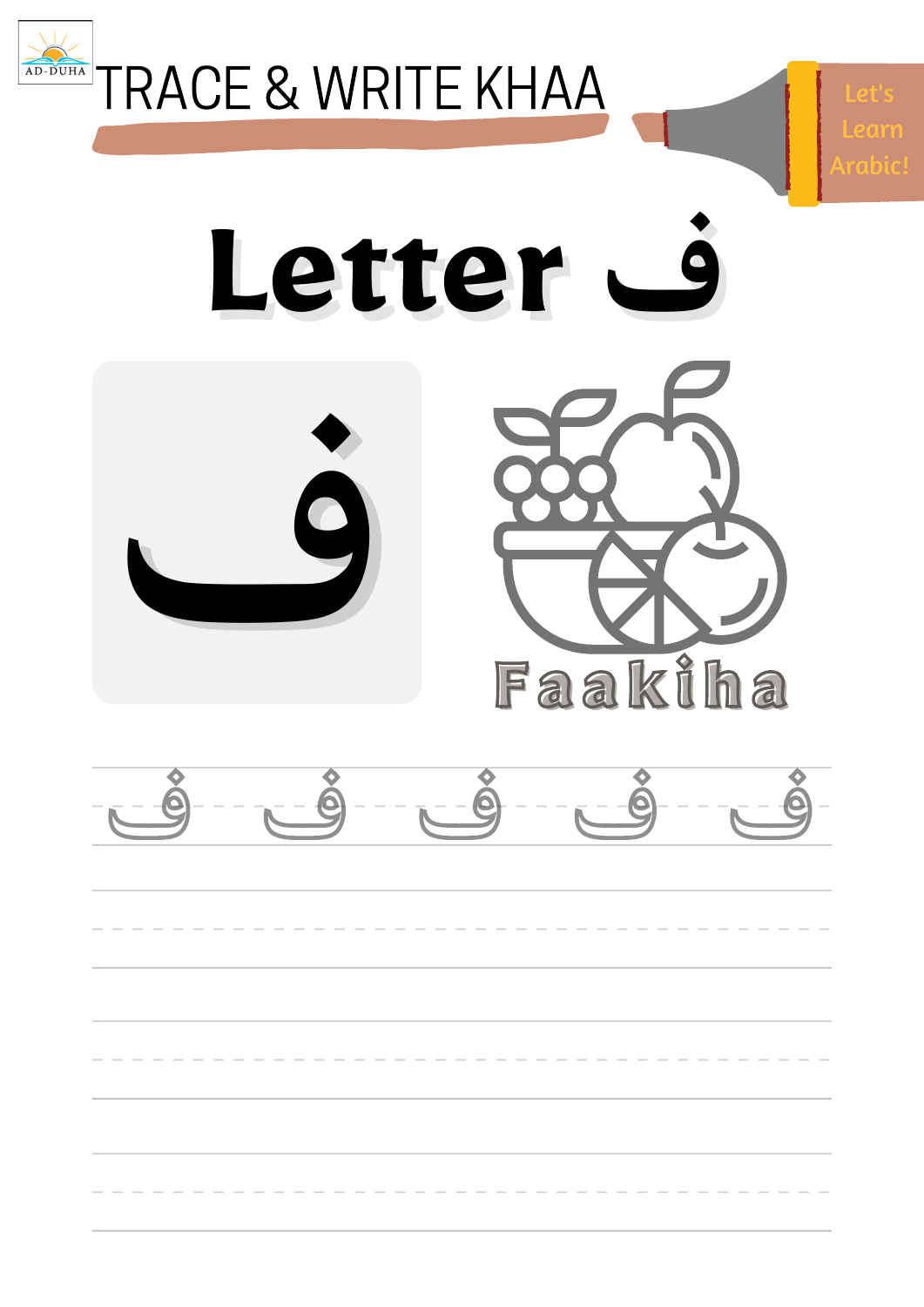

Let': Learr rab





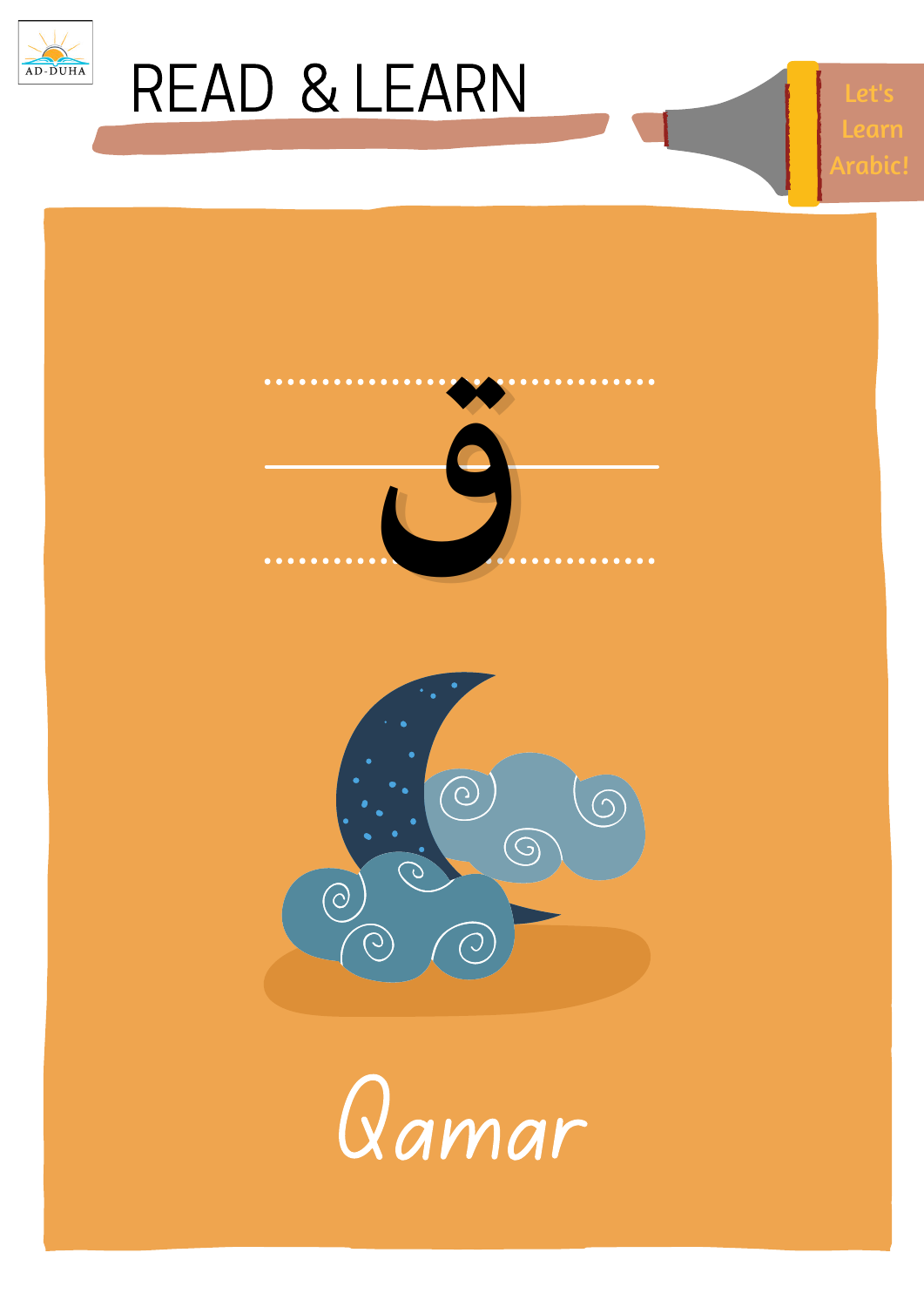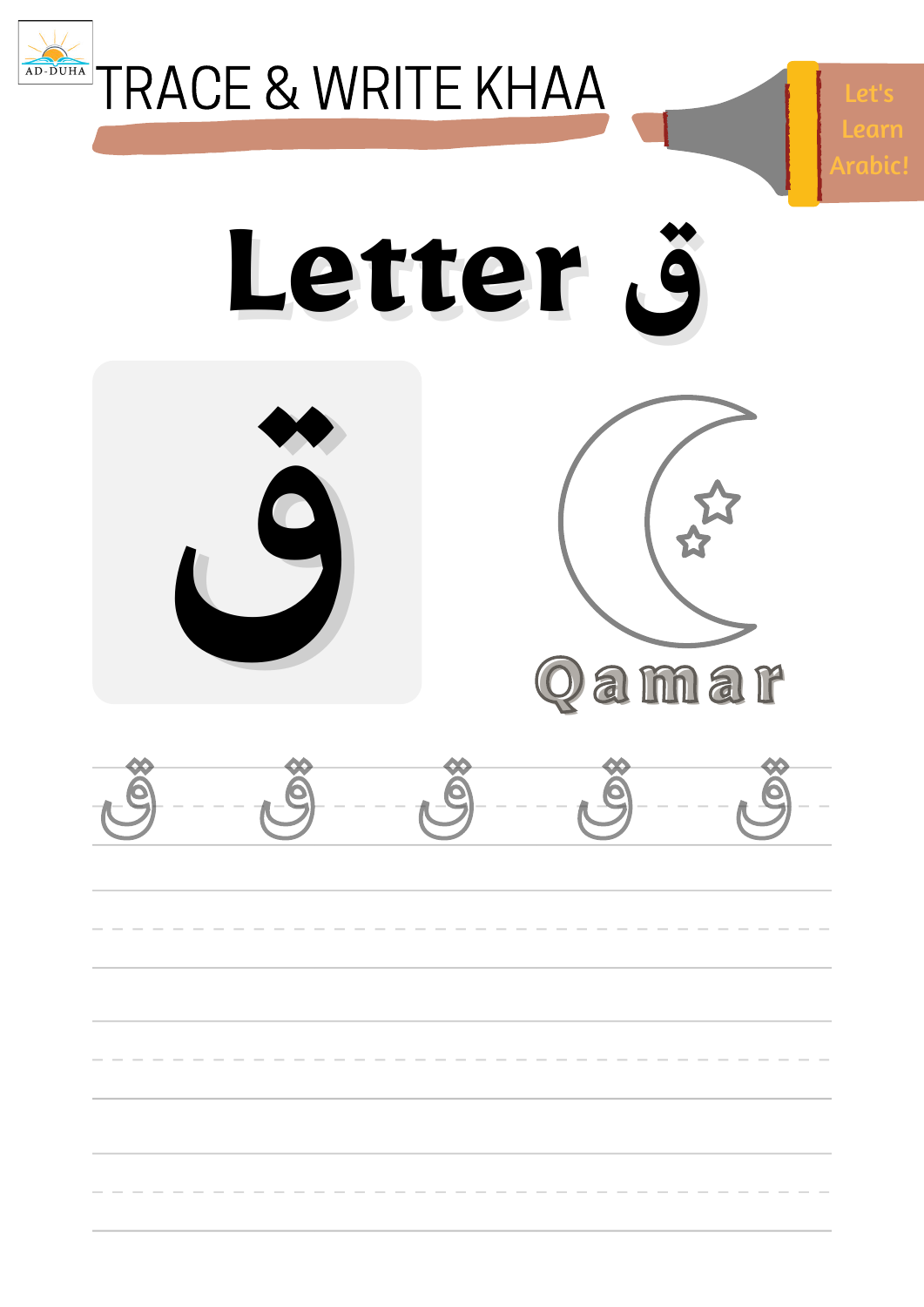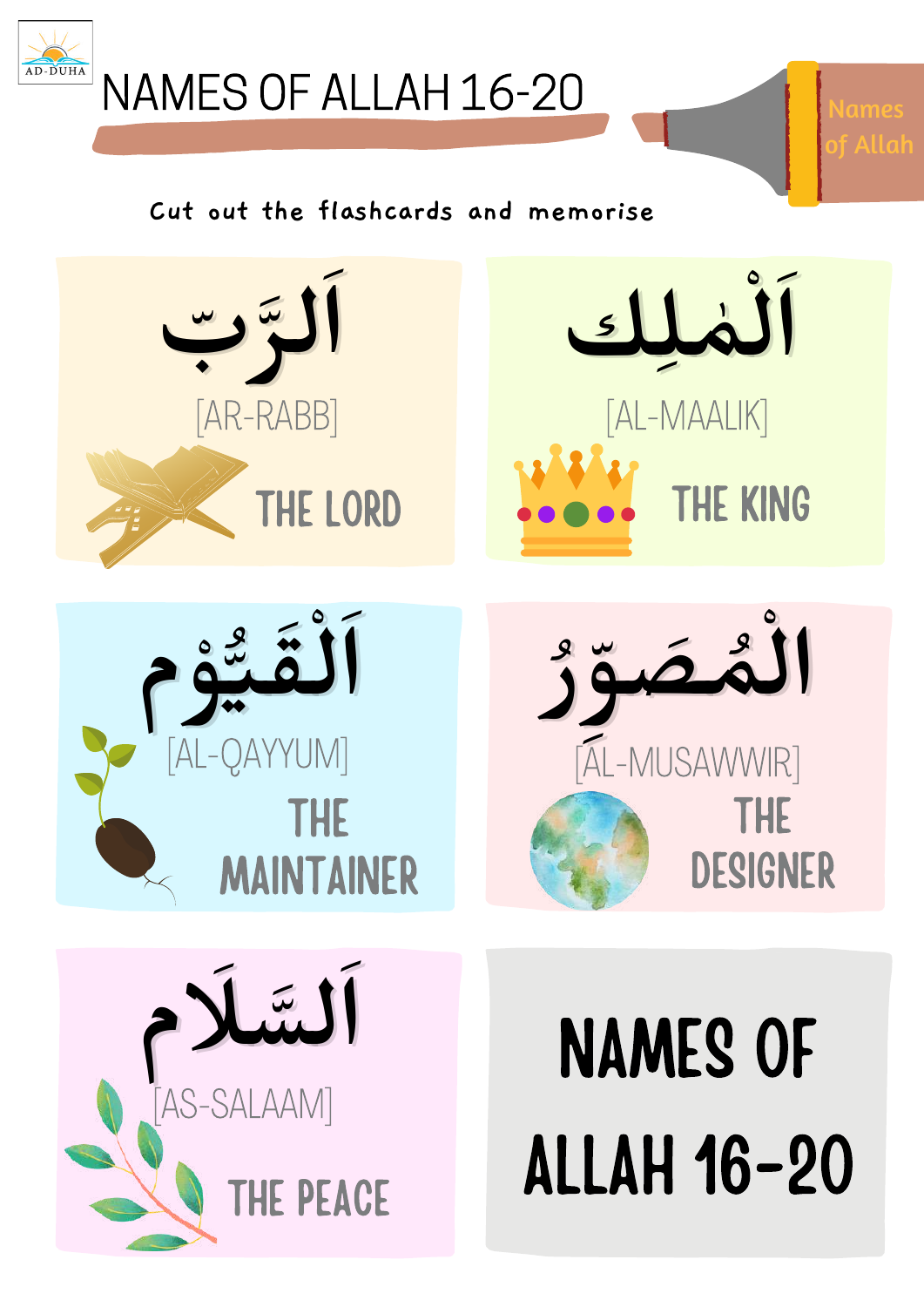

Dua before Travelling

**َلى ِإ ا َّن**

**َّخ ِذي َس َّل ا**

**ِإ َو**

**َن**

**ي ِرِن**

**سُبْحَار**َ<br>م

**ُه ُم**

**َل**

**ْق**

**ا ُكَّنا**

المراجع

**و**

**َو َم َهَذا ا**

**ُب ُم ْنَق ِل ا َل**

**َن َل**

**َر**

رب<u>.</u><br>. **رَ دِ** 

**َر**

Glory unto Him Who created this transportation, for us, though we were unable to create it on our own. And unto our Lord we shall return.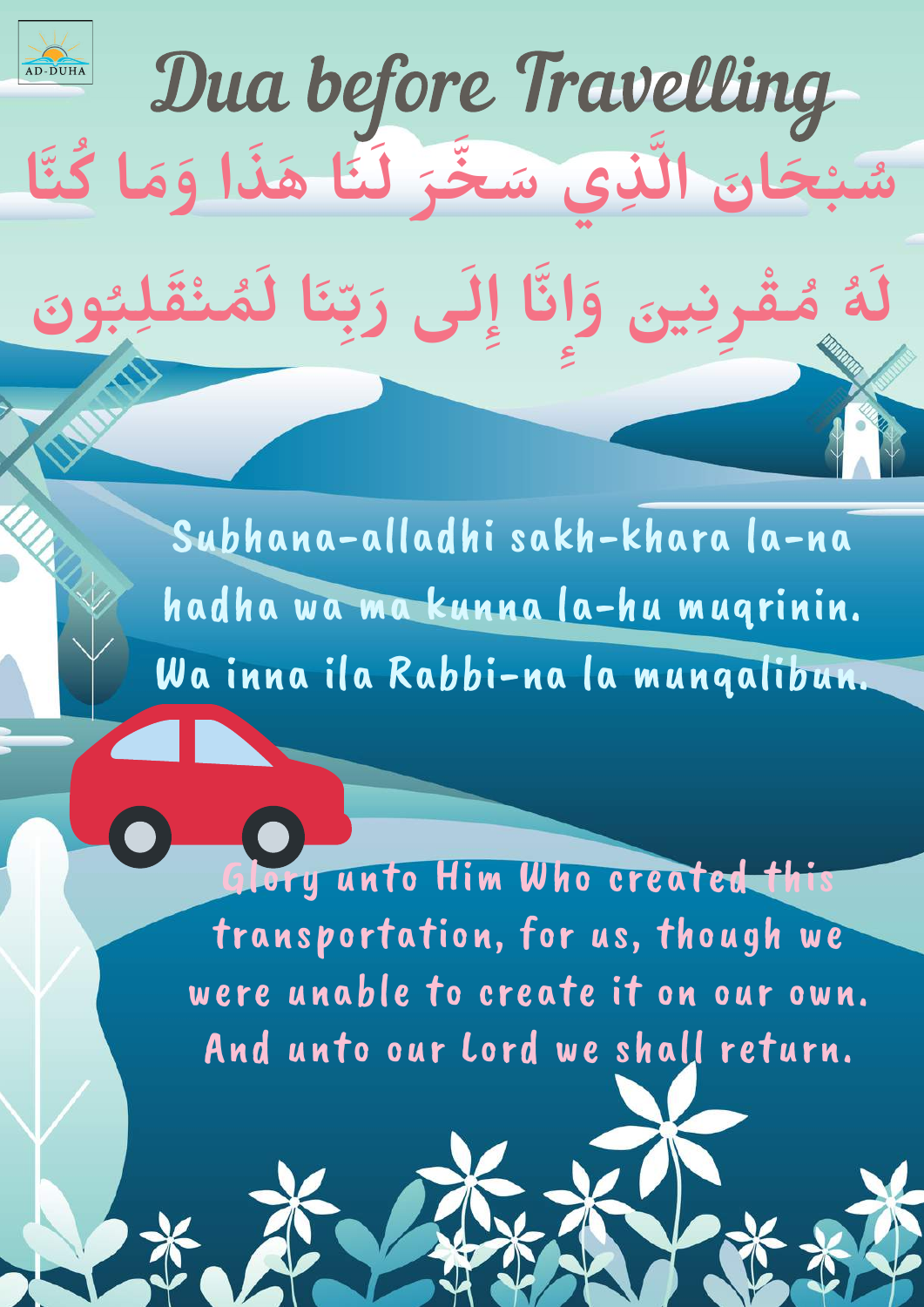

Directions: Finish the picture and then complete the sentence based on your drawing.